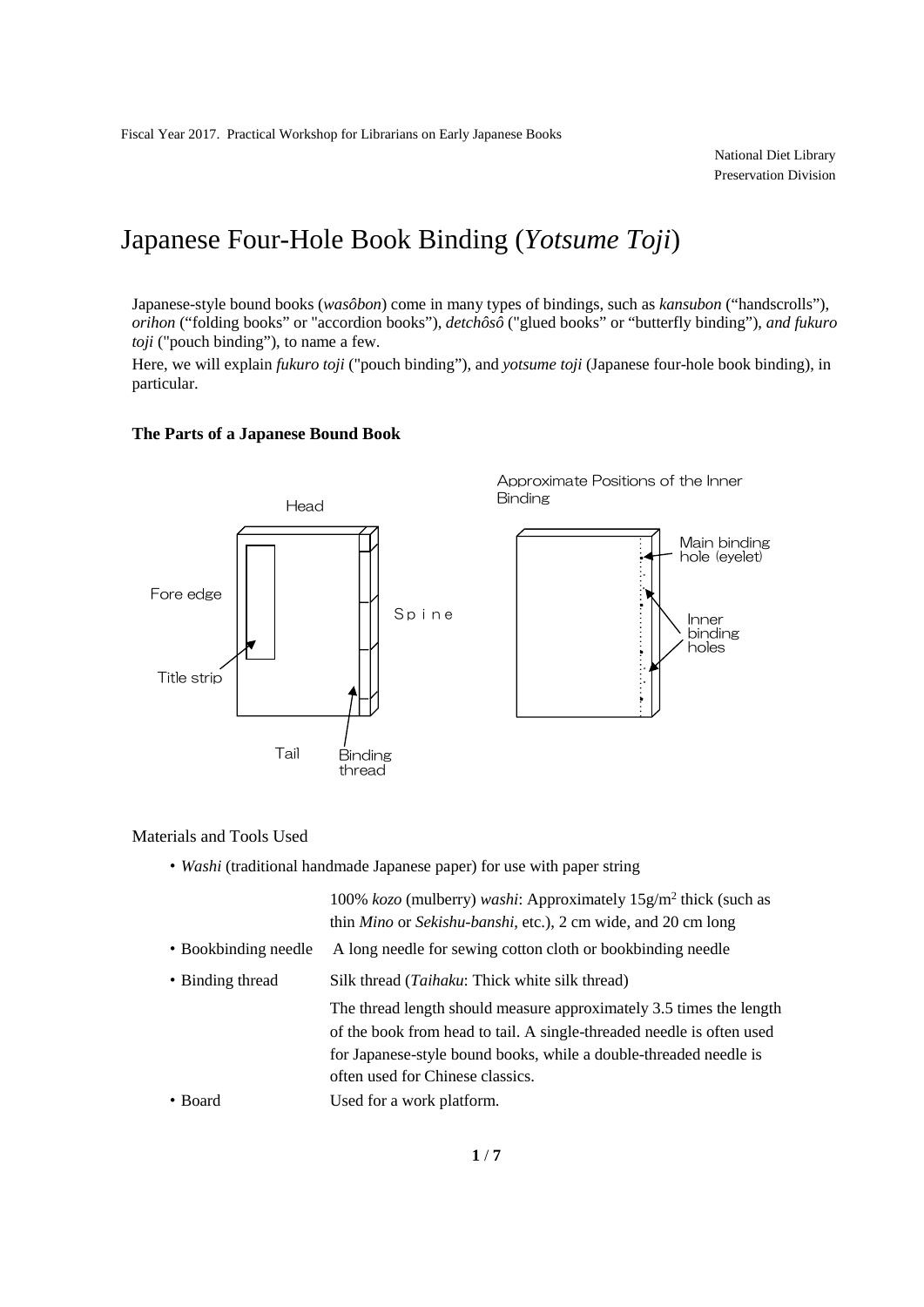#### \*A Note on Rebinding

Even if the thread is somewhat worn or loose, as long as the inner binding is sturdy and the book opens and closes without difficulty, there is no need to re-bind the book. Since re-binding may result in the book coming apart from the existing thread being cut, the material itself runs the risk of becoming damaged. Therefore, one must carefully consider whether to re-bind an item or not. When re-binding a book, preserve the original thread in a small pouch along with the book.

#### **1. Twisted Paper String and inner binding**

With inner binding, the pages will not scatter even if the binding thread breaks.

In addition to paper string binding methods for Japanese books, materials may also be bound with staples, clips, or similar implements. As staples and clips can cause rust and other damage, materials can be preserved by removing those items and re-binding the material with paper string.

#### **1-1 How to Make Twisted Paper String (***Koyori***)**

Proceed to twist the *washi* into string after placing the rough side of the *washi* face up.



1. It is best to make the length of the paper string equal to the diagonal of the *washi.* 



2. Start by picking up the lower right corner of the *washi* and twist it with the thumbs and index fingers of both hands. Moistening your fingertips will make this easier.





3. The beginning of the twist. 4. Twist up with your left hand while keeping it taut. Roll it with your right hand every now and then.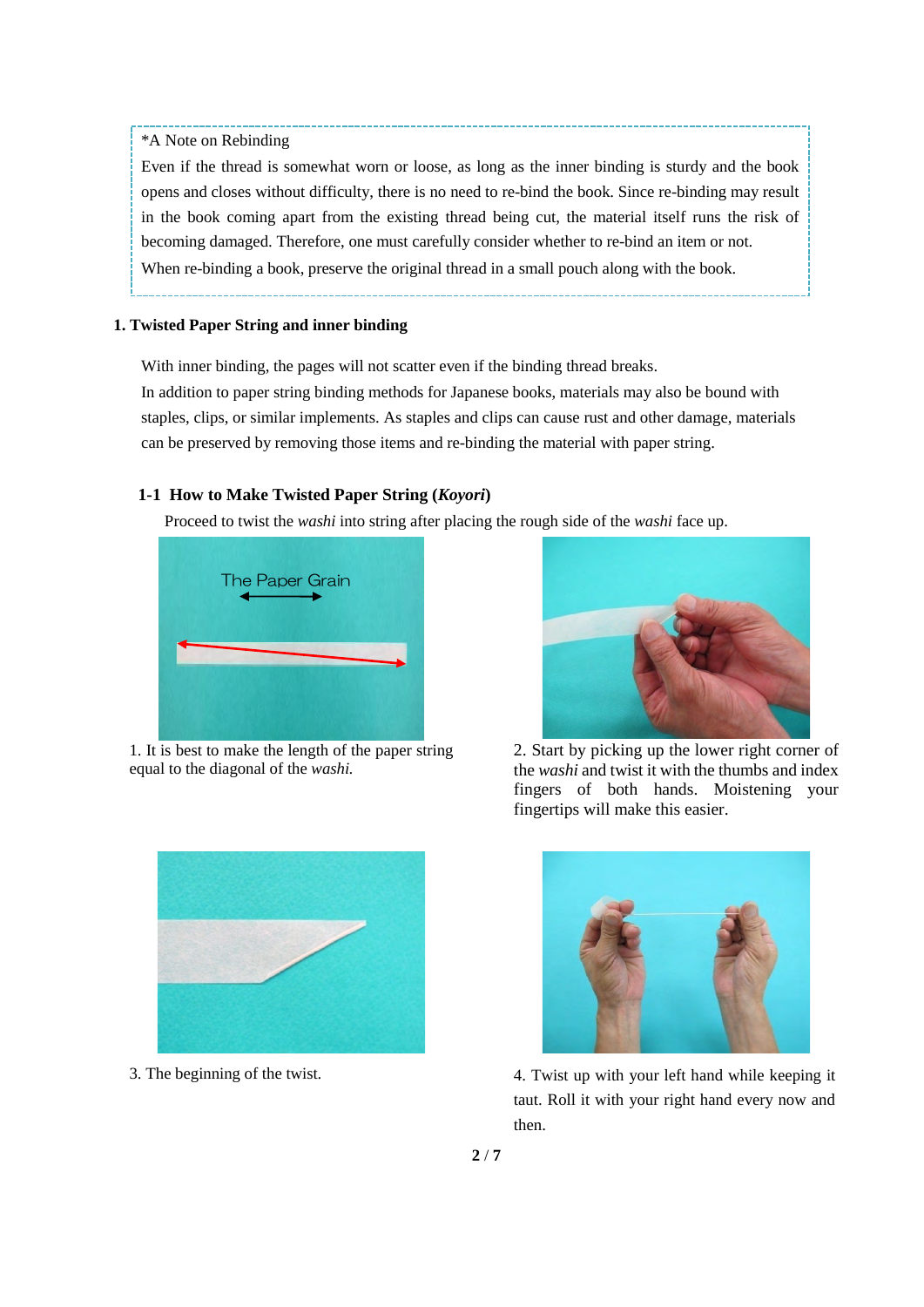**1-2 Inner Binding (To make it easier to see, a blue paper string is used throughout the photos)** 



1. Pull the both ends of the paper string through two holes for inner binding. If the paper string does not easily thread the hole, cut the ends at a diagonal. The thread will pass through more easily with sharpened ends.



2. Pull the paper string through from underneath.



3. Tie it once on the other side, then pound and flatten the knot with the back of the scissors. Pounding the knot will tighten it and prevent it from loosening.



4. Leave approximately 5mm on both ends and then cut with scissors.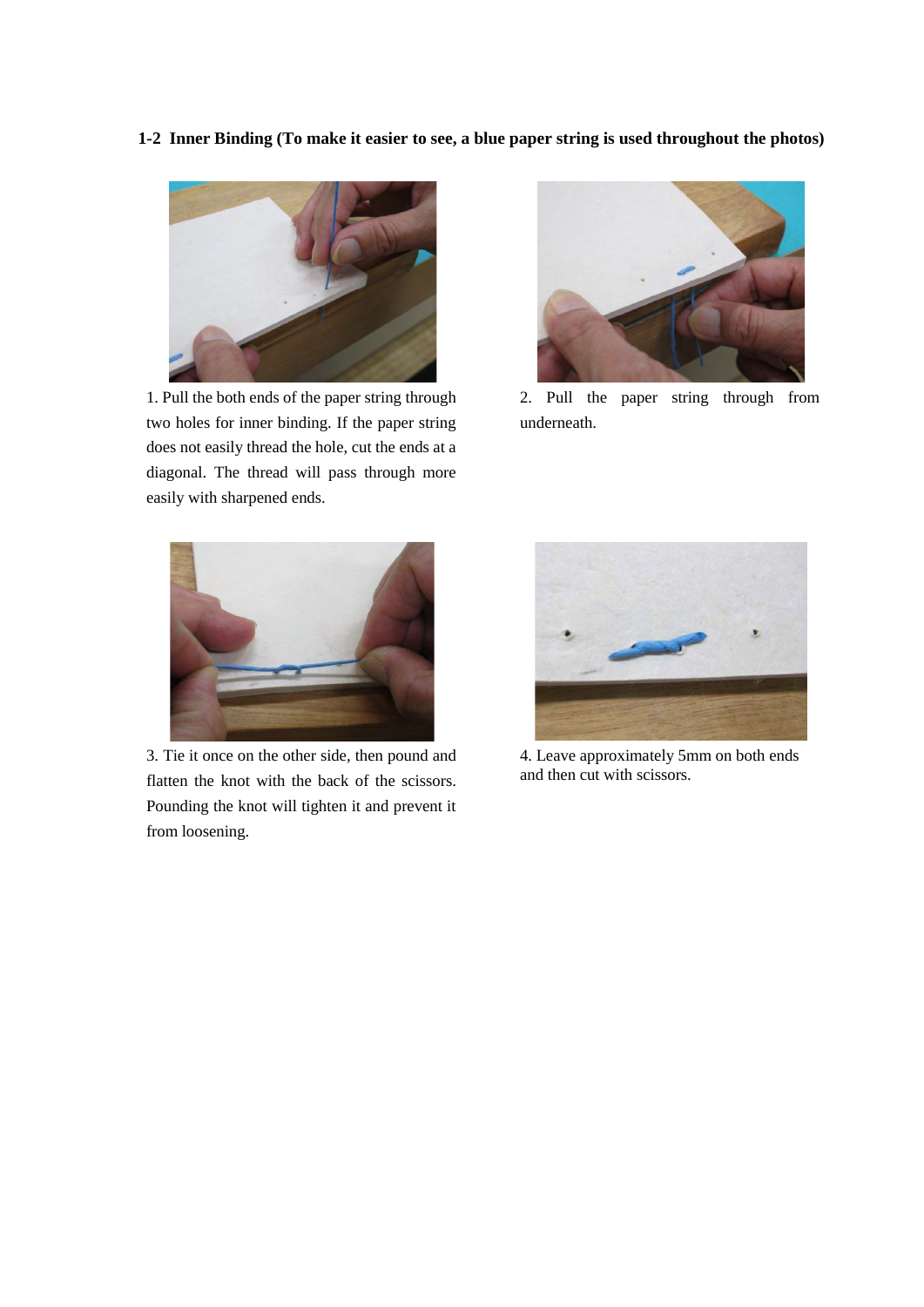### **2. Japanese Four-Hole Binding (***Yotsume Toji***)**

#### **2-1 Preparing Binding Thread**

With the thread fastened to the needle as depicted in the photo below, the thread will not slip from the needle during binding and will make work easier.



1. Thread the needle, and then pierce one end of the thread with the needle in two places. Pull the other end of the thread in the direction of the arrow shown.



2. The thread is fastened to the eye of the needle. Make a French knot with the other end of the string.

## **2-2 Japanese Four-Hole Book Binding (***Yotsume Toji***)**

As you will pass the needle through one hole at least three times, be careful you do not pierce the thread with the needle from the second pass onward.

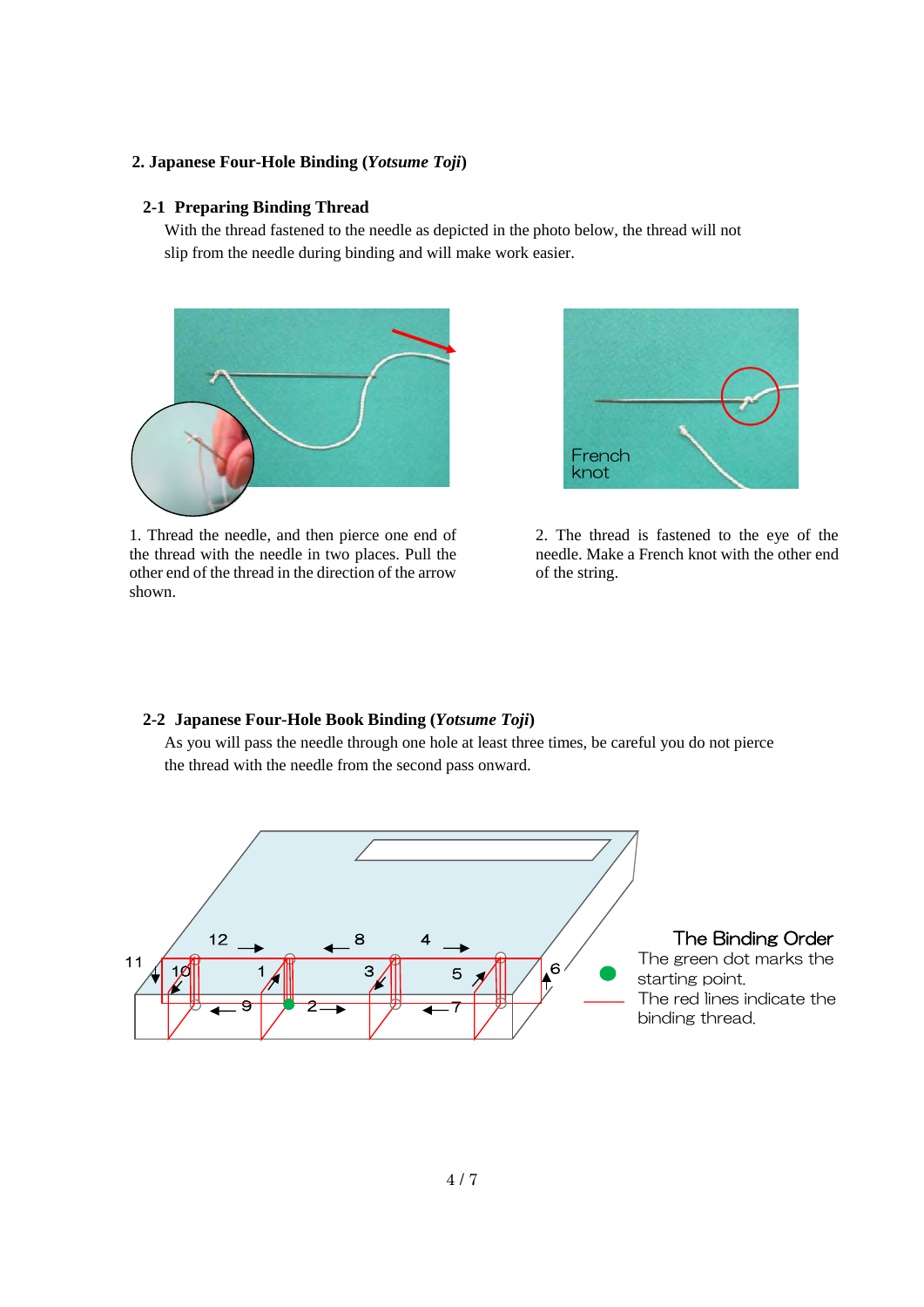

1. Place the back cover right-side up so that the spine is facing you. Turn up two to three pages from the spine, insert the needle through the paper of the book between the spine and the second binding hole from the tail, and then pull the needle tip out from the binding hole in the back cover.



3. The French knot will come to a stop in the body of the book and the thread will not come loose.



5. Proceed to the next binding hole along the left side (toward the head) and bind the spine.



2. Pull the thread out of the second binding hole from the tail on the back-cover side.



4. Insert the needle into the same binding hole, this time from the front cover side so that the thread catches the spine.



6. To prevent the threads from loosening, press the thread down with your thumb as you continue to bind.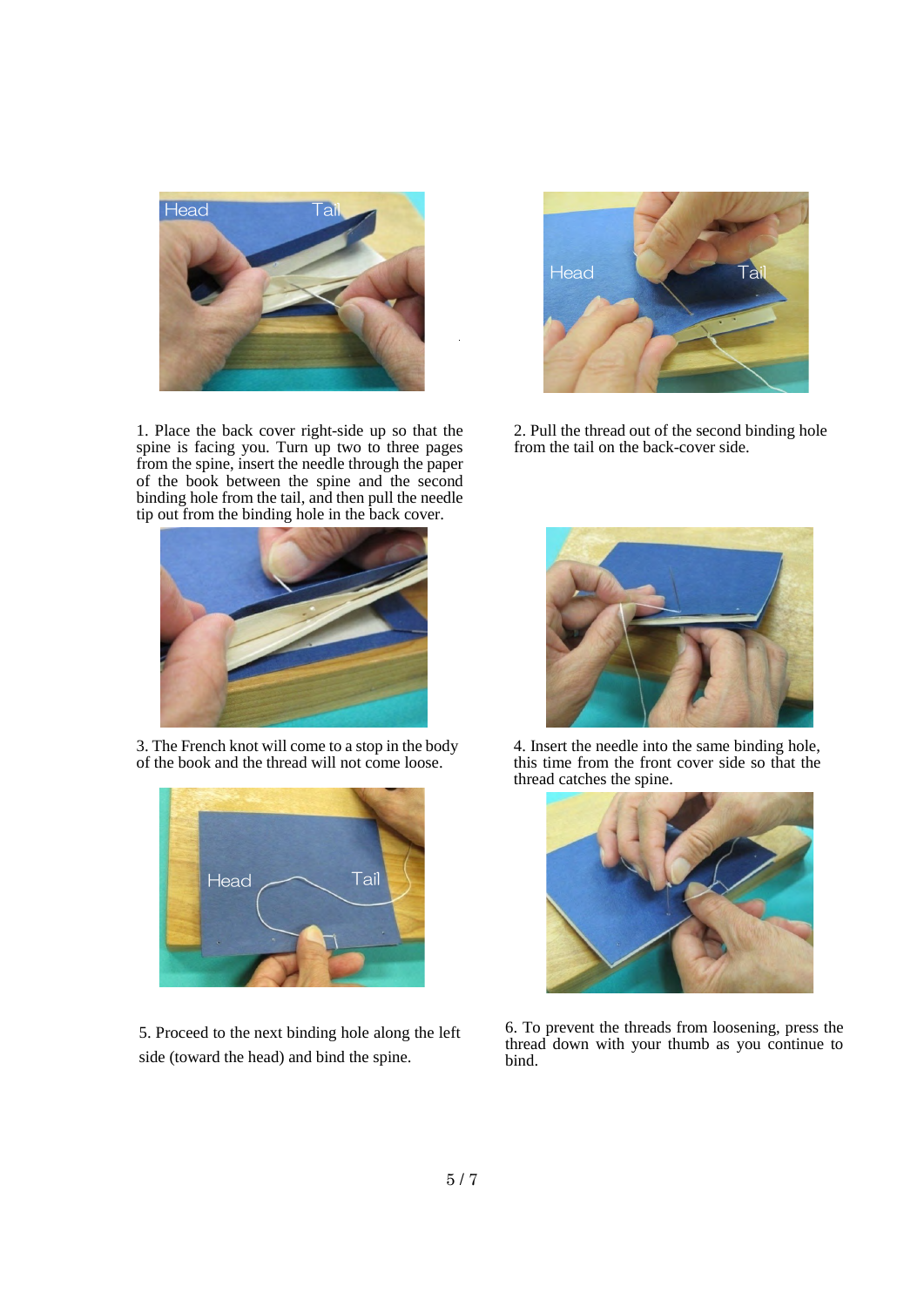

7. Switch to the front cover, pull the thread through the hole at the head of the book, then loop the thread around the spine and pass the thread through the same hole.



9. Loop the thread at the head of the book and pass through the same hole. Then switch to the back cover, thread the second hole from the head, and return to the front cover.



11. Return the starting point again and pass the needle through the back cover. At this stage, all locations have been threaded.



8. When binding the head of the book, change the direction of the book so that the material at the head of the book is facing you (the same applies when working on the tail).



10. Return to the starting point. Repeat these steps and bind the tail just as you did with the head of the book. (See steps 7-9)



12. Finally we are ready to tie the threads. Return to the back cover, and pass the needle with the binding thread through the lower three locations. Start with the first location.